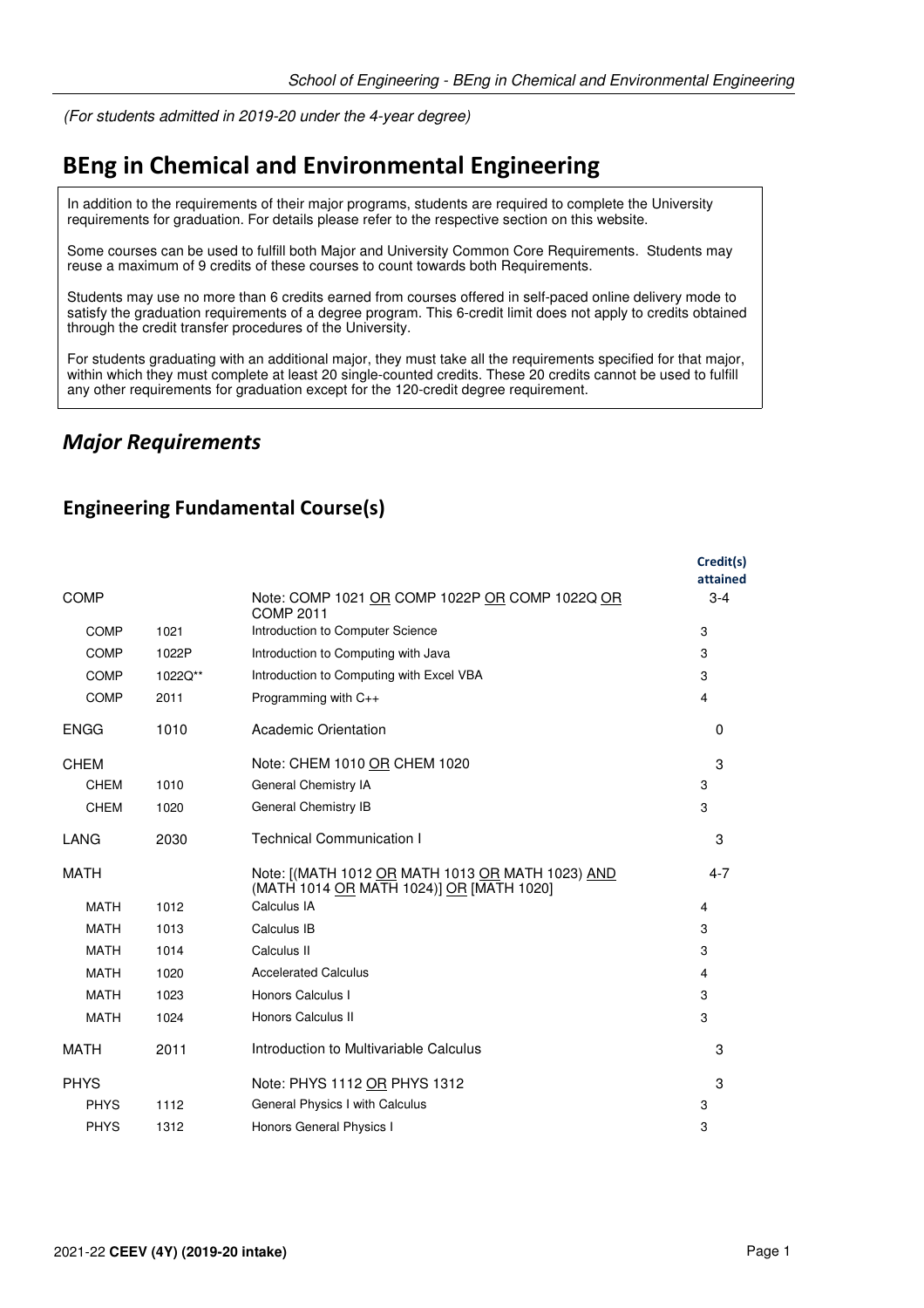# **Required Course(s)**

|                                  |      |                                                                                                        | Credit(s)<br>attained |
|----------------------------------|------|--------------------------------------------------------------------------------------------------------|-----------------------|
| <b>CENG</b>                      |      | Note: CENG 1000 OR CENG 1500                                                                           | 3                     |
| <b>CENG</b>                      | 1000 | Introduction to Chemical and Biological Engineering                                                    | 3                     |
| <b>CENG</b>                      | 1500 | A First Course on Materials Science and Applications                                                   | 3                     |
| <b>CENG</b>                      | 1010 | Academic and Professional Development I                                                                | 0                     |
| <b>CENG</b>                      | 1700 | Introduction to Environmental Engineering                                                              | 3                     |
| <b>CENG</b>                      | 1980 | <b>Industrial Training</b>                                                                             | 0                     |
| <b>CENG</b>                      | 2110 | Process and Product Design Principles                                                                  | 3                     |
| <b>CENG</b>                      | 2210 | Chemical and Biological Engineering Thermodynamics                                                     | 3                     |
| <b>CENG</b>                      | 2220 | Transport Phenomena I                                                                                  | 3                     |
| <b>CENG</b>                      | 2310 | Modeling for Chemical and Biological Engineering                                                       | 3                     |
| <b>CENG</b>                      | 3110 | Process Dynamics and Control                                                                           | 3                     |
| <b>CENG</b>                      | 3150 | Integrated Chemical Process and Product Design                                                         | 5                     |
| <b>CENG</b>                      | 3210 | <b>Separation Processes</b>                                                                            | 3                     |
| <b>CENG</b>                      | 3220 | Transport Phenomena II                                                                                 | 3                     |
| <b>CENG</b>                      | 3230 | Chemical and Biological Reaction Engineering                                                           | 3                     |
| <b>CENG</b>                      | 3950 | Chemical and Environmental Engineering Laboratory                                                      | 4                     |
| <b>CENG</b>                      | 4020 | Academic and Professional Development II                                                               | 0                     |
| <b>CENG</b>                      | 4710 | <b>Environmental Control</b>                                                                           | 3                     |
| <b>CENG</b>                      | 4720 | Environmental Impact Assessment and Management Systems                                                 | 3                     |
| <b>CENG</b>                      |      | Note: CENG 4920 OR CENG 4930 OR CENG 4940 (Students<br>taking the Research Option must take CENG 4930) | 6                     |
| <b>CENG</b>                      | 4920 | Chemical Engineering Capstone Design                                                                   | 6                     |
| <b>CENG</b>                      | 4930 | Chemical Engineering Thesis Research                                                                   | 6                     |
| <b>CENG</b>                      | 4940 | Chemical Engineering Industrial Project                                                                | 6                     |
| <b>BIEN/CHEM/</b><br><b>LIFS</b> |      | Note: BIEN 2610 OR CHEM 2311 OR LIFS 1901                                                              | 3                     |
| <b>BIEN</b>                      | 2610 | <b>Chemical Biology for Engineers</b>                                                                  | 3                     |
| CHEM                             | 2311 | <b>Analytical Chemistry</b>                                                                            | 3                     |
| <b>LIFS</b>                      | 1901 | General Biology I                                                                                      | 3                     |
| <b>ENGG</b>                      | 2010 | <b>Engineering Seminar Series</b>                                                                      | 0                     |
| <b>CHEM</b>                      | 1050 | Laboratory for General Chemistry I                                                                     | 1                     |
| <b>CHEM</b>                      | 2111 | Fundamentals of Organic Chemistry                                                                      | 3                     |
| <b>CHEM</b>                      | 2155 | Fundamental Organic Chemistry Laboratory                                                               | 1                     |
| LANG                             | 4035 | Technical Communication II for Chemical and Biological<br>Engineering                                  | 3                     |